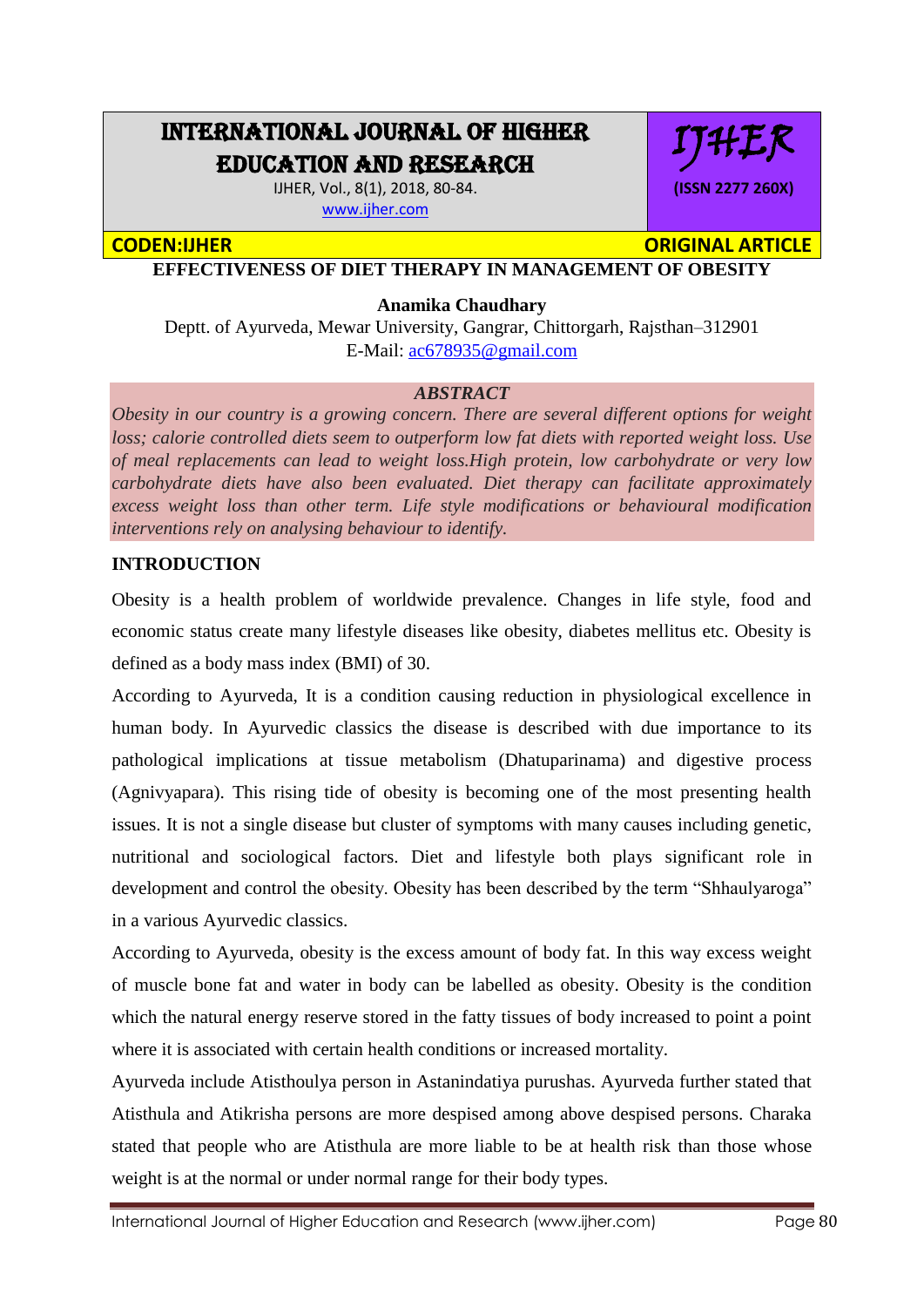#### **Causes of Medo / Sthoulya Roga :**

- 1. Lack of exercise (Avyayama )
- 2. Day sleep (Divaswapna)
- 3. Diet which causes increase in Kapha (Shleshmala aahara sevana )
- 4. Life style which causes increase in kapha (Slesmah vardha kavihara )
- 5. Excessive intake of food which are difficult to digest (Atisampurana)
- 6. Hereditary (Beejaswabhava )

### **Pathogenesis of Medoroga:**

Though sthoulya is a medo dushya predominant disorder, in pathogenesis of sthoulya, all the three doshas are vitiated especially Kledakakapha,Pachaka Pitta, saana & vyana vayu. In Physiological condition jathragni nourishes susequentDhatwagni & Bhutagni. Sthoulya results from derangement of Dhatwagni. According to sushruta, it is Rasanittajavyadhi. Due to intake of kapha predominant aahara, Diwaswapna and Avyayama vitiated Rasadhatu circulates whole body , produces medas and causessthoulya.While vagbhatacharya says intake of large quantity of indigested food leads to formation of ama from aahararasa. This ama along with kapha resides in Dhatus which causes strotorodh, this in turn causes movement of vata in kostha which aggravates agni. Usually Mandagni is considered as root cause for the formation of ama.

#### **Material & Method :**

- This randomized clinical trial was conducted irrespective of age, sex, marital & economic status at OPD of Ayurveda&Unani Tibbia Hospital,New Delhi. Patients were selected randomly of either age above 16years.
- The trial was conducted on 60 patients diagnosed on the basis of sthoulya lakshan mentioned in ayurvedic classics.
- Study was done on a fixed time schedule of OPD between 9am to 2pm.

**Inclusion Criteria :** Patients with sthoulya lakshans were selected for the clinical trial. Patients with body mass index to 30 were selected for this study.

- Lack of enthusiasm
- Weakness
- Increased perspiration
- Increased thirst
- Increased appetite

#### **Exclusion criteria :**

• Obesity due to diabetes.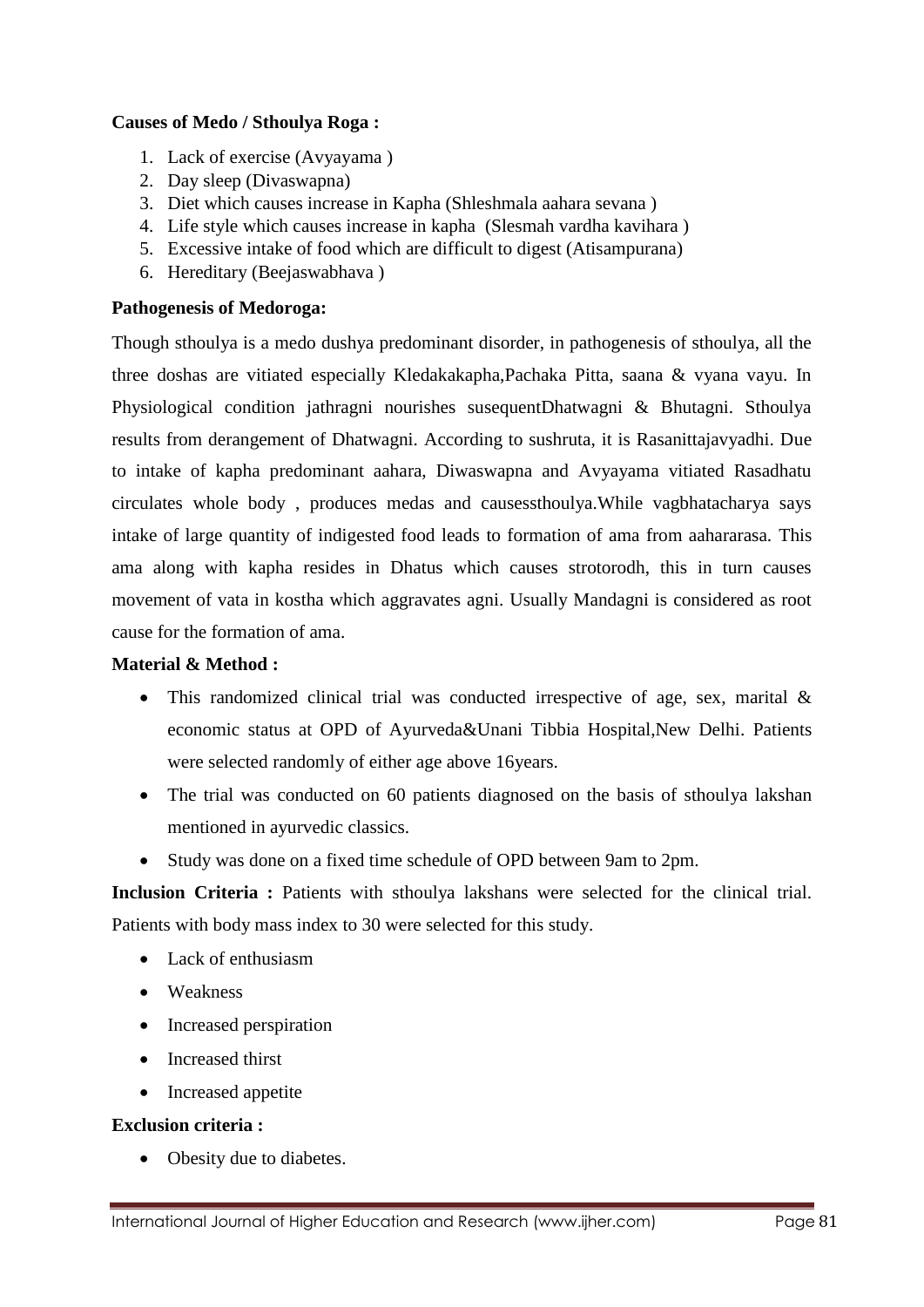- Obesity with obsessive compulsive disorder.
- Childhood obesity.
- $\bullet$

#### **Specific Diet for Clinical Trial :**

 Flax seeds (*Linum usitatissimum*) or Madhuli (*Eluisine coracona*) Common Name Ragi, Madua

**Properties of flax seed :** Hot, Pungent, Heavy, Purgative, Strengthening and low in cholesterol & sodium and rich in lignans.

**Properties of Madhuli :** sweet, Light, Hot, Dry and balance kapha(Cough).

Following ingredients are used as food preparation in equal quality of other daily intake of food items.

Flax seeds intake according to age and medical conditions.

- 10 gms twice daily with luke warm water in divided dose.
- Madhuli used as a chapatti and other preparations as upma and etc.

**Laboratory investigation:** The following laboratory investigations were conducted for the treatment.

- Total cholesterol
- Low Density Lipoprotein (LDL)
- High Density Lipoprotein(HDL)
- Very Low Density Lipoprotein (VLDL)
- Blood sugar random

**Observation & Result :** The clinical trial was conducted on 60 patients individuals. Maximum patients were from urban Delhi.

|               | 1. Distribution of patients according to sex : |                   |  |
|---------------|------------------------------------------------|-------------------|--|
| <b>GENDER</b> | <b>NO. OF INDIVIDUALS</b>                      | <b>PERCENTAGE</b> |  |
| <b>MALE</b>   |                                                | 30                |  |
| <b>FEMALE</b> | 51                                             | 70                |  |

Maximum no of patients, 51 were from female gender. Those also from 20 to 60 years of age group.

| 2. Distribution of Patients according to age: |                           |                   |  |
|-----------------------------------------------|---------------------------|-------------------|--|
| <b>AGE GROUP</b>                              | <b>NO. OF INDIVIDUALS</b> | <b>PERCENTAGE</b> |  |
| $< 20$ YEARS                                  | 02                        | 6.6               |  |
| <b>20 - 40 YEARS</b>                          | -33                       | 53.6              |  |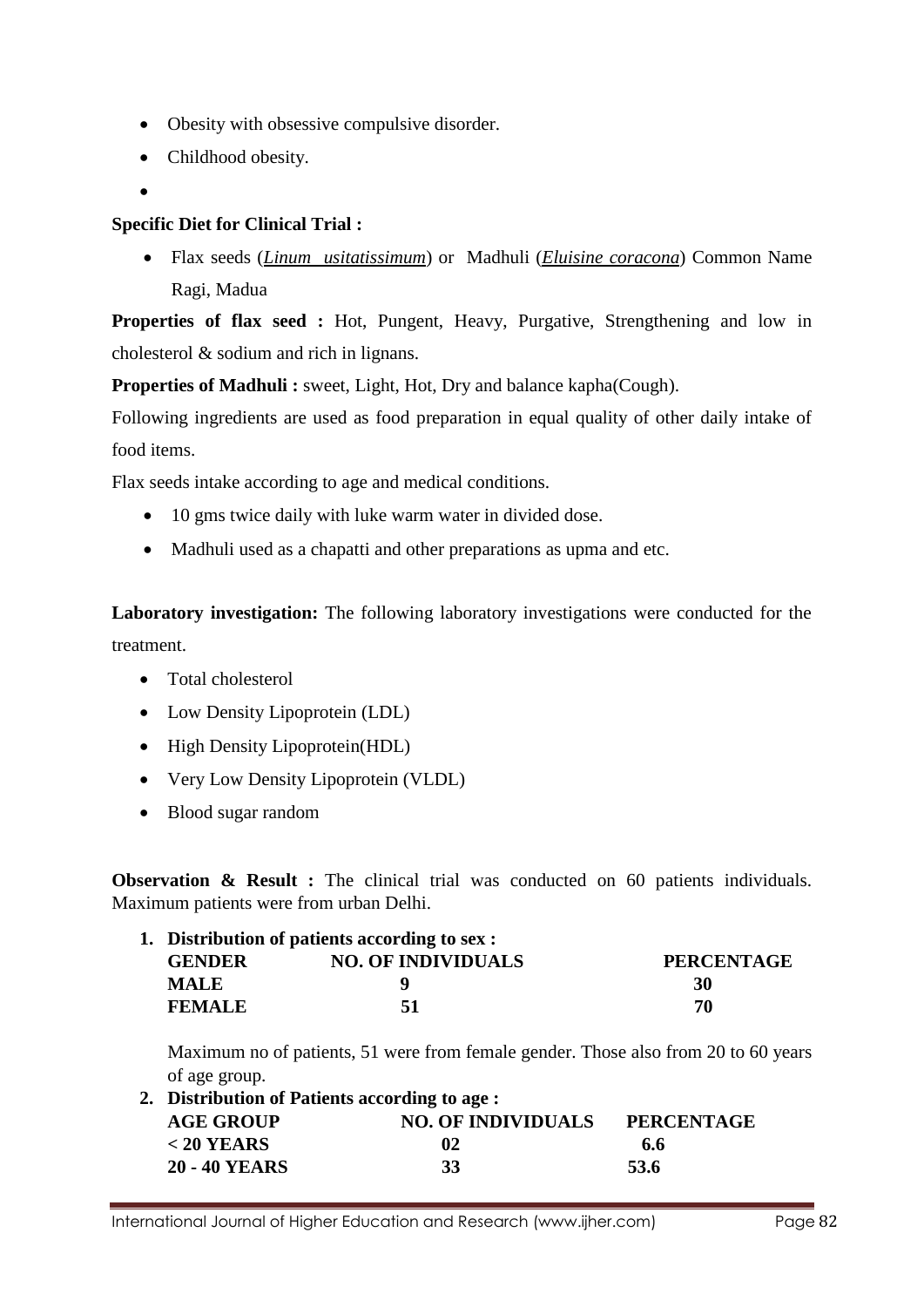| $41 - 60$ YEARS | 43 | 38.3 |
|-----------------|----|------|
|                 |    |      |

| 3. Distribution of patients according to occupation : |                           |                   |  |
|-------------------------------------------------------|---------------------------|-------------------|--|
| <b>OCCUPATION</b>                                     | <b>NO. OF INDIVIDUALS</b> | <b>PERCENTAGE</b> |  |
| <b>SERVICE</b>                                        | 15                        | 24.4              |  |
| <b>BUSSINESS</b>                                      | 11                        | 19.3              |  |
| <b>HOUSE WIFE</b>                                     | 30                        | 50.0              |  |
| <b>STUDENT</b>                                        | 04                        | 63                |  |

After the completion of trial at the end of, the following clinical symptoms mentioned for obesity in Ayurvedic classics.

| <b>SYMPTOMS</b>        |     | <b>BEFORE TREATMENT</b> |  |
|------------------------|-----|-------------------------|--|
| <b>TREATMENT</b>       |     |                         |  |
| Lack of enthusiasm     | 74% | 90% got relieved        |  |
| Weakness               | 63% | 73% got relieved        |  |
| Increased perspiration | 51% | 67% got relieved        |  |
| Increased thirst       | 53% | 62% got relieved        |  |
| Increased appetite     | 60% | 94% got relieved        |  |

#### **Discussion :**

Due to complex etiology, obesity is a challenging medical condition. But in Ayurveda, in treatment aspect, emphasis has been given for "GURUAPATARPANA" concept. Almost all diets of flaxseed and Madhuli are having above said properties. Due to Medohara and Guru apatarpana properties of above diet, it decreased appetite to intake properly. Hence intake of food might have resulted in weight reduction.

#### **Conclusion:**

The main objective for taking up this work assess the effect of "Flax seed and Madhuli" in obesity. Maximum patients were intake both food items in different ways. The efficacy of Diet was assessed by different laboratory investigations, measurement of body weight. The significance of results in laboratory investigations and total body fat fulfilled the objective of intake of proper Diet. Moreover as the food item is showing significant result in Diabetes mellitus effect, this can be prophylactically used in diabetes patients with obesity.

#### **References:**

- 1. Bhavprakash Nighantu Indian Meteria Medica of shri Bhavamishara, by Chowkhambha bharati academy Varanasi - 2009
- 2. Bhela samhita of Bhela with Hindi translation by shukla, G.D Chaukhambha Vidya Bhavan, Varanasi-1959